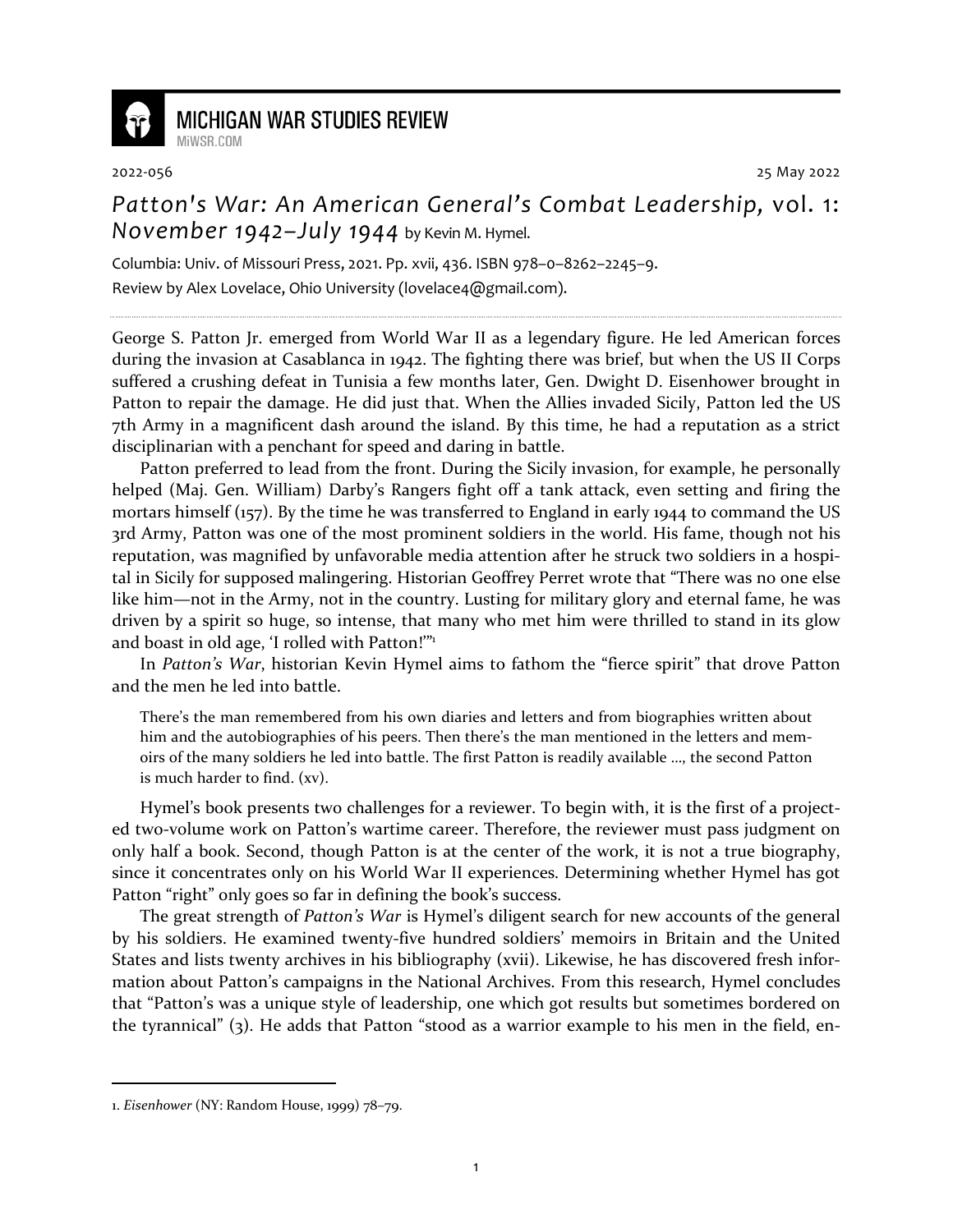couraging those he commanded, although sometimes resorting to irrational verbal abuse and inflicting corporal punishment upon those who did not live up to his standards" (4-5).

One drawback of his work with the memories of ordinary soldiers is that Hymel does not assess the effects of age, time, memory, or embellishment on these personal accounts. Patton was a colorful character and many of his flamboyant actions were meant to proliferate through his command and grow in the telling.

This problem is evident when Hymel accuses Patton of "possibly" being responsible for the death of his aide Capt. Richard Jenson in North Africa (5). Jenson was killed by a bomb near the front on 1 April 1943, while on an assignment to Colonel Benson's frontline command post. A moving diary entry by a grieving Patton was quoted at length in the 1970 film Patton.<sup>2</sup> Hymel, however, claims Jenson died because Patton, contrary to Eisenhower's orders, was moving his own headquarters closer to the front. When Jenson was killed, Patton's actions were hushed up. Hymel cites the unpublished memoir of Pfc. Jack Copeland, who claimed he was driving Patton that day (107–8), noting that "There is evidence that supports Copeland's claims" (110). He then questions the account by Bradley's aide Chet Hansen, who, like Jenson, was also on special assignment at Benson's command post. Why, Hymel asks, if Hansen had been assigned to the front, did he spend the day after Jenson's death in the rear (110)? "Patton concocted the story that he assigned Captain Jenson temporarily to Benson's Force, "Copeland claimed, adding "This is not true. I was there" (111).

There is, nevertheless, evidence suggesting Copeland is mistaken. Two days before Jenson's death, Patton had written his wife that "I attached Dick [Jenson] to Chauncy [Benson] for the [coming] operation."<sup>3</sup> Hansen was no friend of Patton and had a long life retelling his World War II stories. He could have told one about how Patton's recklessness got his favorite aide killed. But he never did. Indeed, his handwritten diary makes no mention of Patton being in the area and supports the traditional account of Jenson's death. Hansen also specifically claimed to be visiting Benson's—not Patton's—command post.<sup>4</sup> Apart from Copeland's self-serving account—in which he manned a machine gun and shot down a German plane as Patton, Omar Bradley, and Jenson cowered in slit trenches (108)—there is no evidence for this story.

A similar problem appears when the author claims Patton caused the death of a civilian he supposedly ran off the road and over a cliff in Sicily. The putative evidence is a soldier's selfpublished memoir from 2008 (174, 213). There are no other witnesses or evidence for this incident. I doubt it actually happened.

Hymel raises the fascinating question of what Patton would have done differently had he been in command on D-Day. Since he had personally commanded two previous amphibious landings, it is hardly an idle counterfactual. Hymel notes that Patton said he would have insisted on a night assault and limited the use of airborne forces; he would have allowed troops to take very little personal equipment ashore (319–22). This is an important reminder that generalship matters.

Besides uncovering new sources, Hymel has led the "In Patton's Footsteps" tour for the Stephen Ambrose Historical Tours<sup>5</sup> and published *Patton's Photographs*.<sup>6</sup> He is also a frequent con-

<sup>2.</sup> Dir. Franklin J. Schaffner.

<sup>3.</sup> Martin Blumenson, *The Patton Papers, 1940–1945* (Boston: Houghton Mifflin, 1974) 202. Brackets original.

<sup>4.</sup> Hansen Diary (1 April 1943), Box 4, Folder 1, Chester B. Hansen Collection, US Army Heritage and Education Center.

<sup>5.</sup> See "stephenambrosetours.com."

<sup>6.</sup> Subtitle: *War As He Saw It* (Lincoln, NB: Potomac Books, 2006).